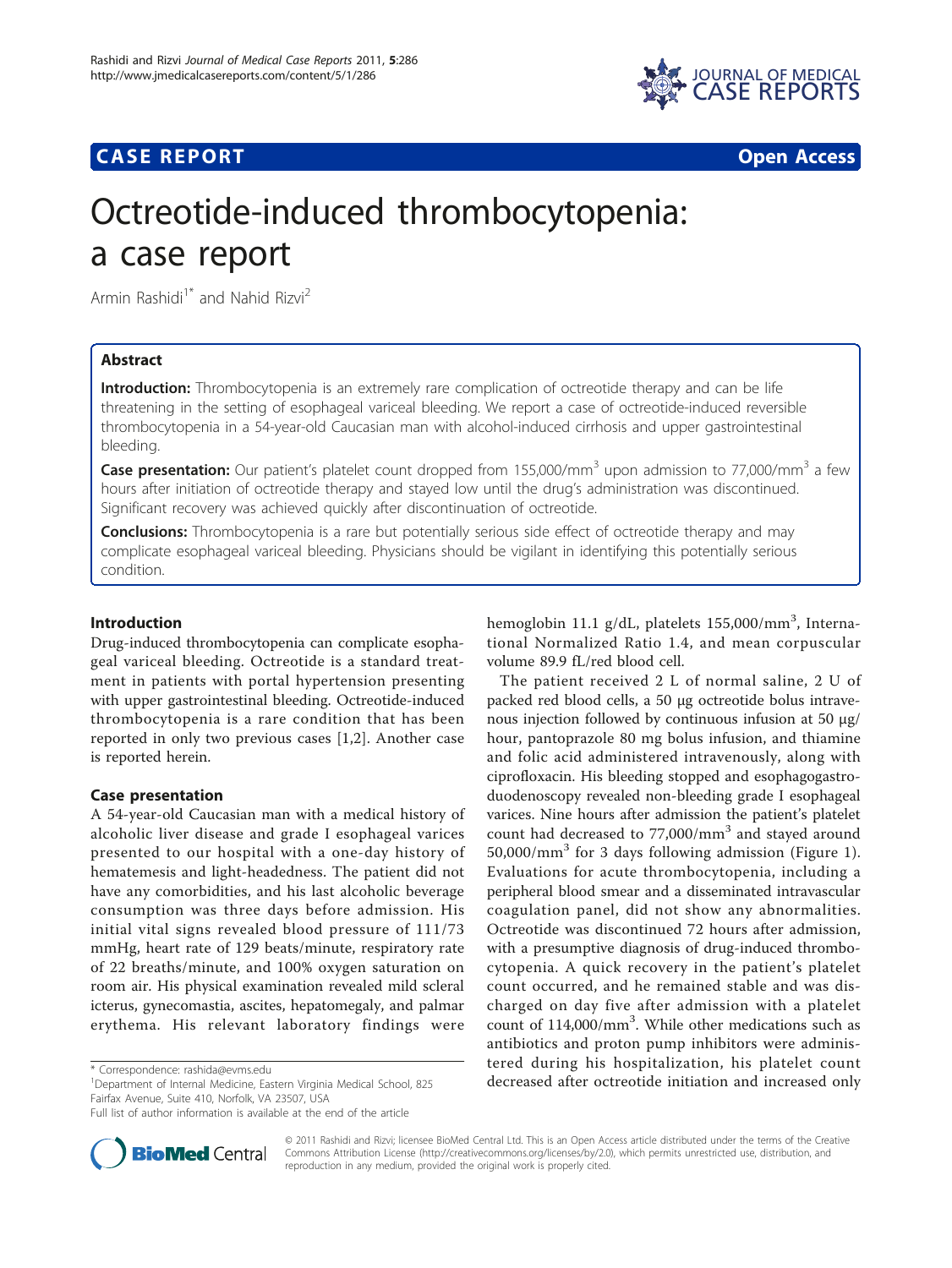<span id="page-1-0"></span>

after octreotide was discontinued. A diagnosis of octreotide-induced reversible thrombocytopenia was made.

### **Discussion**

Thrombocytopenia is an extremely rare side effect of octreotide therapy. To our knowledge, only two cases of this condition have previously been reported in the literature.

In the first case, the platelet count in a 53-year-old man with alcohol-induced cirrhosis dropped immediately after octreotide administration from  $144,000/\text{mm}^3$  to  $75,000/\text{mm}$ mm<sup>3</sup> and continued to decrease within the next 50 hours to 4000 despite multiple platelet transfusions. After octreotide was discontinued, the patient's platelet count gradually recovered to  $28,000/\text{mm}^3$  within about two days. Inadvertent octreotide administration on a subsequent admission resulted in an immediate drop in platelets from  $214,000/\text{mm}^3$  to  $89,000/\text{mm}^3$  [\[1](#page-2-0)]. In the second reported case, that of a 42-year-old woman with hepatitis C- and alcohol-induced cirrhosis, the patient's platelet count dropped immediately from  $122,000/\text{mm}^3$  to  $72,000/\text{mm}^3$  following octreotide administration [[2\]](#page-2-0). In both of these two cases as well as in our patient, octreotide was administered as a standard 50 μg bolus. Interestingly, in all three cases, the immediate drop in platelets was about 50%.

The mechanism of drug-induced thrombocytopenia is most often immunologic [[3\]](#page-2-0), that is, accelerated platelet destruction by drug-dependent antibodies binding to platelet surface glycoproteins [[4\]](#page-2-0). The median recovery time from drug-induced thrombocytopenia following drug discontinuation is thought to be about 1 week [\[5](#page-2-0)].

#### Conclusions

Physicians need to be aware of the possibility of octreotideinduced thrombocytopenia. Although rare, this condition may significantly worsen esophageal variceal bleeding in patients with cirrhosis. Continued bleeding not explained by anemia and/or clotting factor deficiencies alone should immediately prompt clinical suspicion of octreotideinduced thrombocytopenia. We recommend serial monitoring of not only hemoglobin but also platelets in patients with esophageal variceal bleeding treated with octreotide. On the basis of the limited data available, the level of suspicion for octreotide-induced thrombocytopenia should be high, especially if the immediate drop in platelets is about 50%.

## Consent

Written informed consent was obtained from the patient for publication of this case report and any accompanying images. A copy of the written consent is available for review by the Editor-in-Chief of this journal.

#### Author details

<sup>1</sup>Department of Internal Medicine, Eastern Virginia Medical School, 825 Fairfax Avenue, Suite 410, Norfolk, VA 23507, USA. <sup>2</sup>Department of Internal Medicine, Hampton Veterans Affairs Medical Center, Hampton, VA 23667, USA.

#### Authors' contributions

AR and NR collected and interpreted the data. AR wrote the first draft of the manuscript, and NR revised it. Both authors approved the final draft.

#### Competing interests

The author declares that they have no competing interests.

Received: 4 February 2011 Accepted: 5 July 2011 Published: 5 July 2011